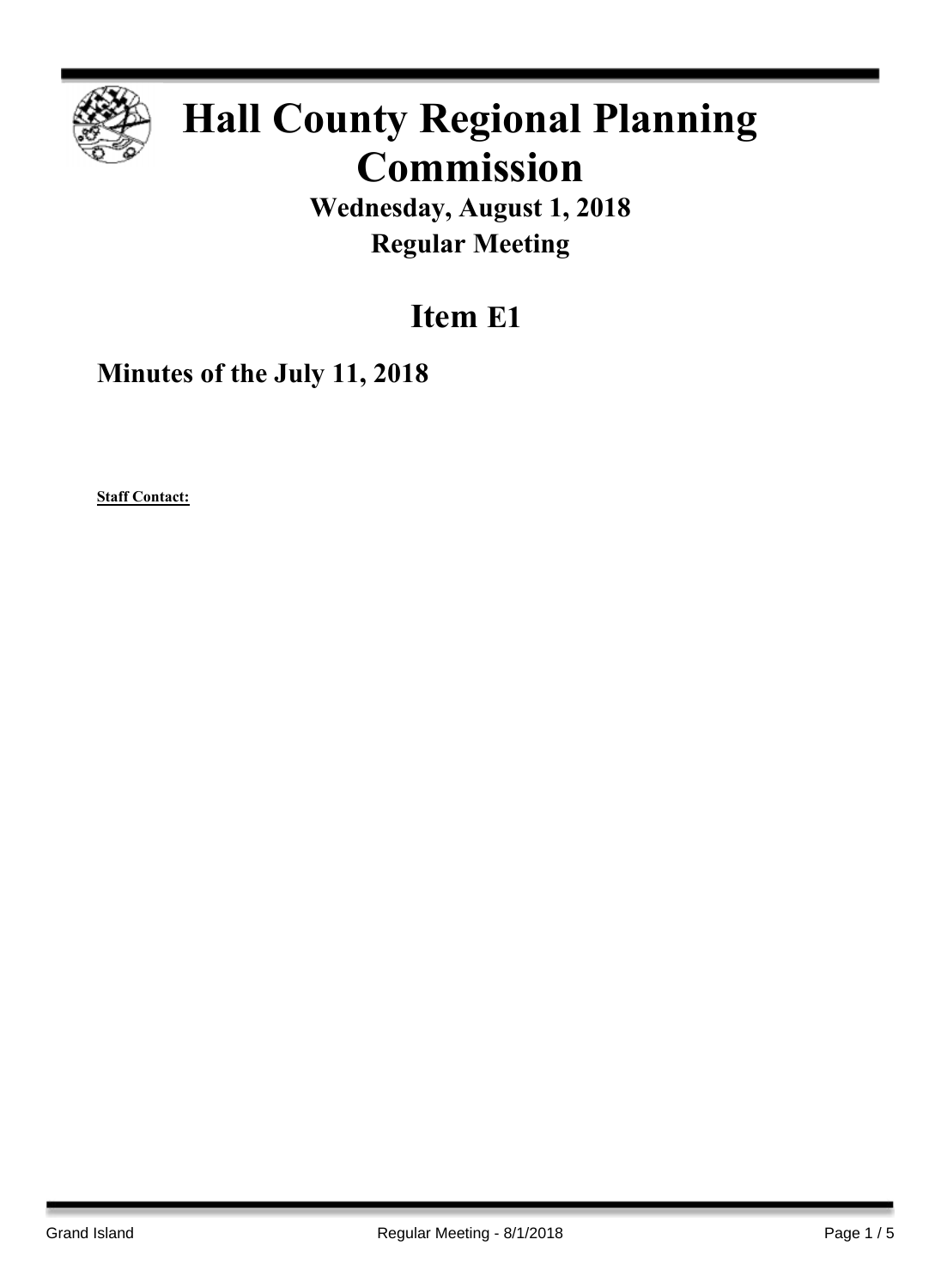

#### THE REGIONAL PLANNING COMMISSION OF HALL COUNTY, GRAND ISLAND, WOOD RIVER AND THE VILLAGES OF ALDA, CAIRO, AND DONIPHAN, NEBRASKA

| Minutes                      |  |
|------------------------------|--|
| for                          |  |
| July 11 <sup>th</sup> , 2018 |  |
|                              |  |

The meeting of the Regional Planning Commission was held Wednesday, June 6<sup>th</sup>, 2018, at City Hall – Grand Island, Nebraska. Notice of this meeting appeared in the "Grand Island Independent" on May 25<sup>th</sup>, 2018.

> Present: Pat O'Neill, Leonard Rainforth Tony Randone Derek Apfel Carla Maurer Greg Robb Jaye Monter

Absent: Judd Allan, Leslie Ruge, Dean Kjar, Hector Rubio, Robin Hendricksen

Other:

Staff: Chad Nabity, Rashad Moxey (excused), Norma Hernandez

Press: Julie Blum, Grand Island Independent.

#### **1. Call to order.**

Chairman O'Neill called the meeting to order at 6:00 p.m.

O'Neill stated that this was a public meeting subject to the open meetings laws of the State of Nebraska. He noted that the requirements for an open meeting are posted on the wall in the room and easily accessible to anyone who may be interested in reading them.

O'Neill also noted the Planning Commission may vote to go into Closed Session on any agenda item as allowed by State Law.

The Commission will discuss and may take action on any item listed on this agenda.

The order of items on the agenda may be reorganized by the Chair to facilitate the flow of the meeting to better accommodate the public.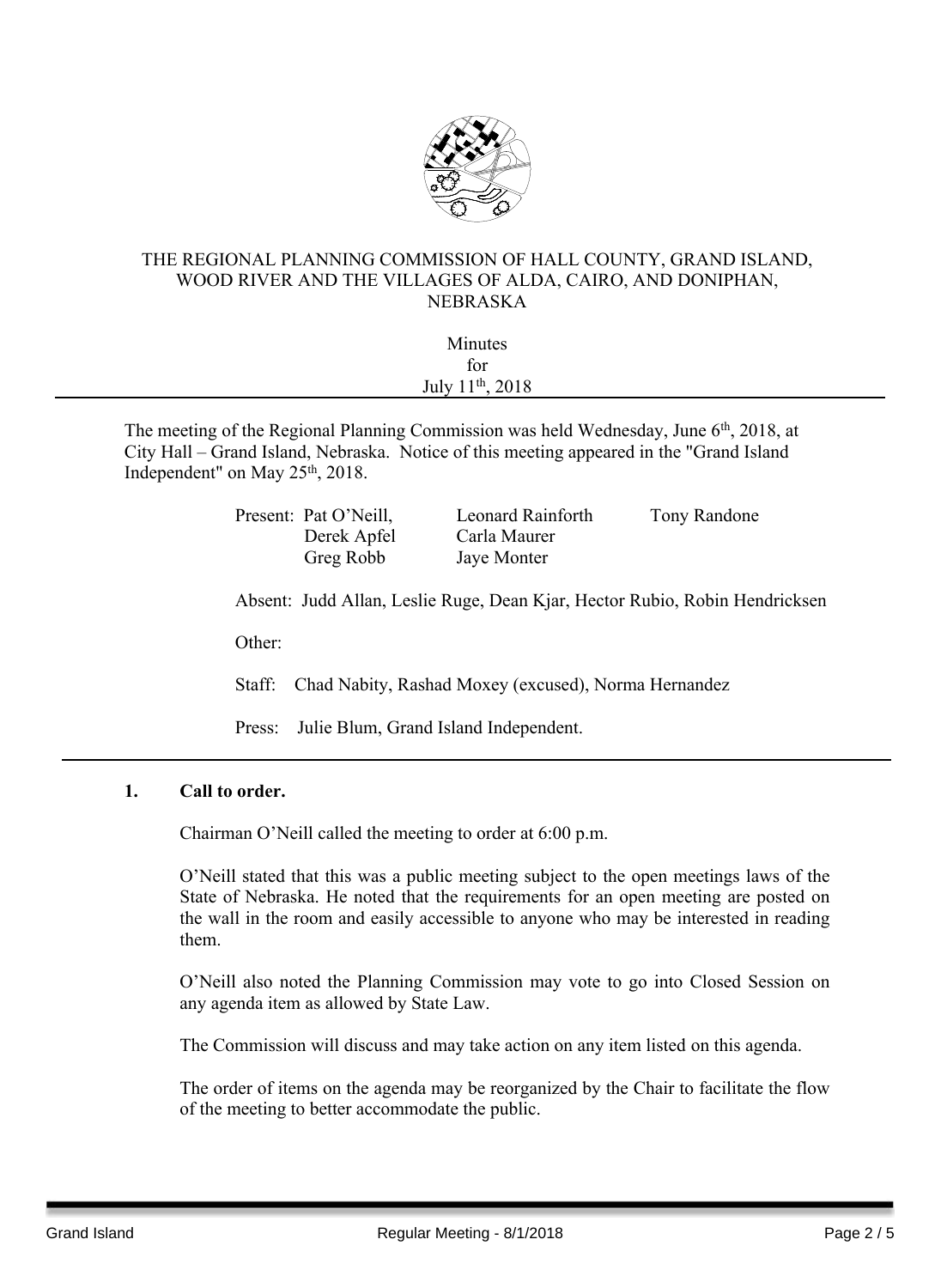### **2. Minutes of the June 6th, 2018 meeting.**

A motion was made by Randone and seconded by Robb to approve the minutes of the June 6th, 2018 meeting.

The motion carried with seven members in favor (O'Neill, Apfel, Maurer, Robb, Monter, Rainforth, and Randone) .

### **3. Request Time to Speak.**

Commissioner O'Neil stated Robb would abstain from item #5. There will not have quorum to vote on item #5. Nabity said the item will be moved to the August 1<sup>st</sup> meeting. The following requested time to speak during discussion: Ron Depue, 308 N. Locust, Item 4.

**4. Public Hearing- Redevelopment Plan Grand Island Area 21** – Concerning a site specific redevelopment plan amendment for Lots 1 and 2 of Bosselman Brothers Second Subdivision located north of U.S. Highway 30 and east of Stuhr Road in the City of Grand Island. This plan would approve tax increment financing for the development of a cattle pot and truck wash at this location, (C-22-2018GI).

O'Neill opened the public hearing.

Nabity stated the property is located north of the Pump & Pantry on Highway 30 east of Stuhr Rd. The proposal is to demolish the buildings to the north of it to build a truck wash/cattle pot/ stock trailer washout. The area is served by city sewer. The location is zoned M2 heavy manufacturing. The truck wash and cattle pot are a permitted principal use in that zoning district. The plan for the property in the comprehensive plan is that this would be industrial as it is in between the highway and the railroad tracks. It is consistent with the conformance with plan. The Planning Commission is really looking at this for the consistency with the conformance to the plan. Nabity also noted changes made to the resolution based on changes made to state law.

Ron Depue, attorney representing the Dixons, Central Nebraska Truck Wash Inc. and Bruce Shriner, their CPA. Ron followed up on Nabity's comments. He stated the area is dedicated to the trucking industry. Dixon's current family trucking operation located to the north. The location is perfect being near JBS, not highly visible and behind the Bosselman location.

Ron explained how the truck and trailer wash would fill a need. Currently approximately 5,000 head of cattle per day delivered to JBS. The trucks will drive into JBS, unload, head west on Swift Road, and turn right or left on Stuhr Rd. Truckers wanting to use the facility will turn right coming out of JBS, head north for ½ mile to Hwy 30 and cross at the light to the truck wash. They will drive in directly through Dixon's driveway; pull through the trailer wash, the doors will close, the technician will come out with a high powered hose. The trailers will then be cleaned out, the water and liquid will go directly into the city sewer. Any materials or product will be caught in 16 inch separators and will be pressed out, further liquid will be drained out into city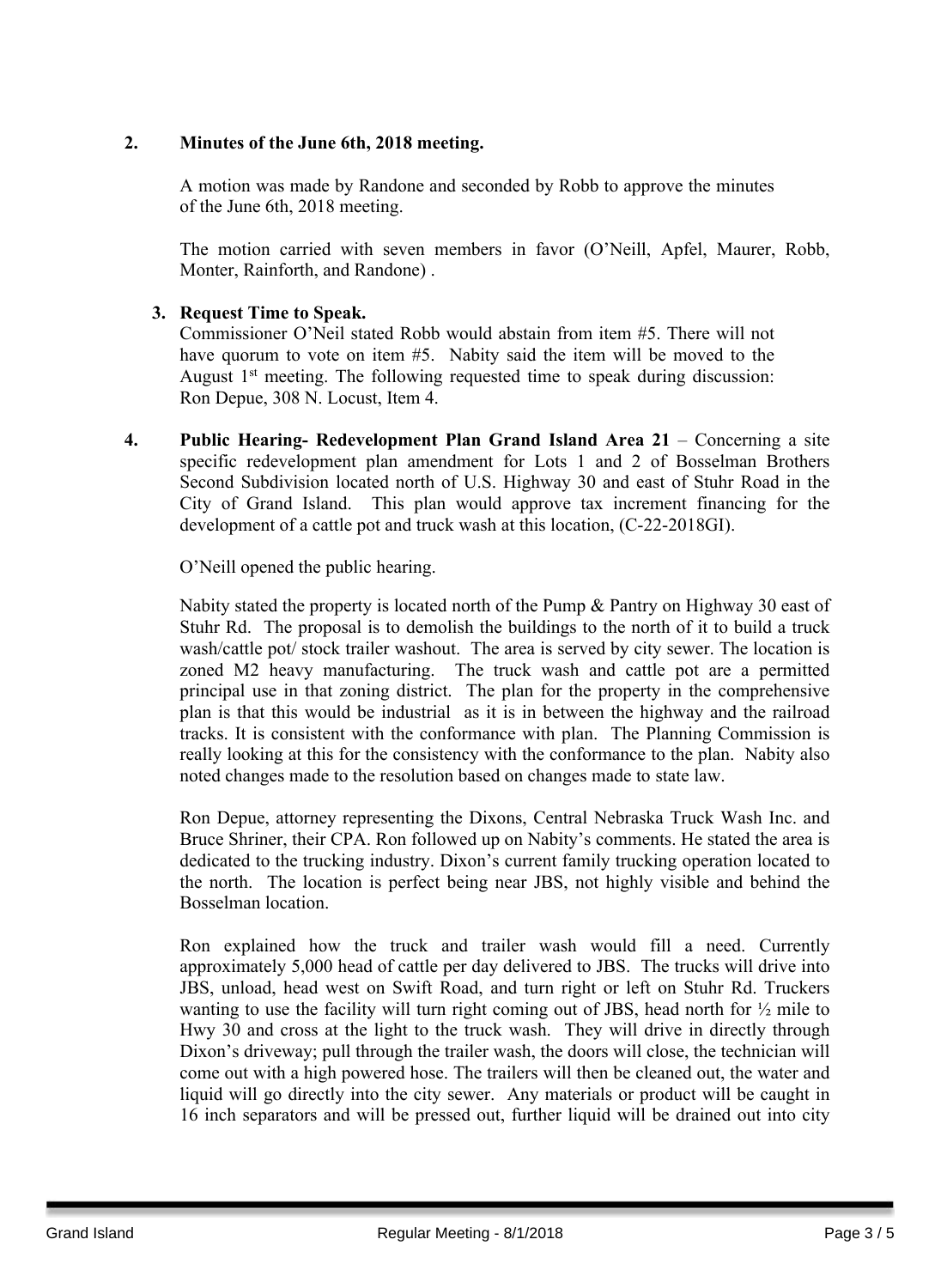sewer. Remaining product is a soil builder will be trucked off to family farms in Howard County. The added benefit is an additional \$180,000 of revenue to the city. The project is consistent with the current comprehensive plan which anticipates industrial manufacture uses for this area consistent with the existing zoning, ordinances, building codes, no amendments to codes or ordinances.

Commissioner O'Neil asked if a conditional use permit is required for this in the county not in the city. Nabity clarified it is not required in the M2 zone in the city or in the industrial zones in the county. There are zoning districts in the County that would permit this use by conditional use permit.

O'Neill closed the public hearing.

A motion was made by Robb and seconded by Apfel to approve Resolution 2018-10 finding that this redevelopment plan and proposed project are consistent with the Grand Island Comprehensive Development Plan..

The motion carried with five members in favor (Apfel,Maurer,Robb,Monter,and Rainforth ) one member voting no (Randone) and one member abstaining (O'Neill)

**5. Public Hearing- Zoning Change -** Concerning an application to rezone lots 30 and 31 for Scudder's Second Addition to the Village of Doniphan from R3-Multiple Family Residential District to I-2 Heavy Industrial. This property is located south of Cedar Street and east of York Street in the Village of Doniphan (C-23-2018D)

Moved to August 1, 2018 meeting. The Commission did not have quorum to consider this matter as Commissioner Robb is the owner of the property. The Village of Doniphan will not consider the matter until their August meeting in any case so there is no delay to the applicant.

### **Consent Agenda:**

- **6. Final Plat - B & M Estates Grand Island -** Located north of 13th Street W., east of Mansfield Road, west of North Road N. and south of Craig Drive in the jurisdiction of Grand Island, Nebraska (2 lots, 9.8759 acres). This property is zoned R1 Suburban Residential Zone.
- **7. Final Plat – Hayes Family 2 nd Doniphan-** Located north of Cedar Street E. and east of First Street N. in the jurisdiction of Doniphan, Nebraska. (3 lots, 11.37 acres). This property is zoned I2 Heavy Industrial Zone, R6 Multiple-Family Residential Zone and TA Transitional Agriculture Zone.
- **8. Final Plat – Lowry Acres Cairo -** Located north of White Cloud Road W, and east of 150th Road N. in the jurisdiction of Cairo, Nebraska (1 lot, 2.631acres). This property is zoned AG Agriculture Zone

A motion was made by Rainforth and seconded by Maurer to recommend approval of all Consent Agenda Items.

The motion carried with seven members in favor (Apfel, O'Neill, Maurer, Robb,